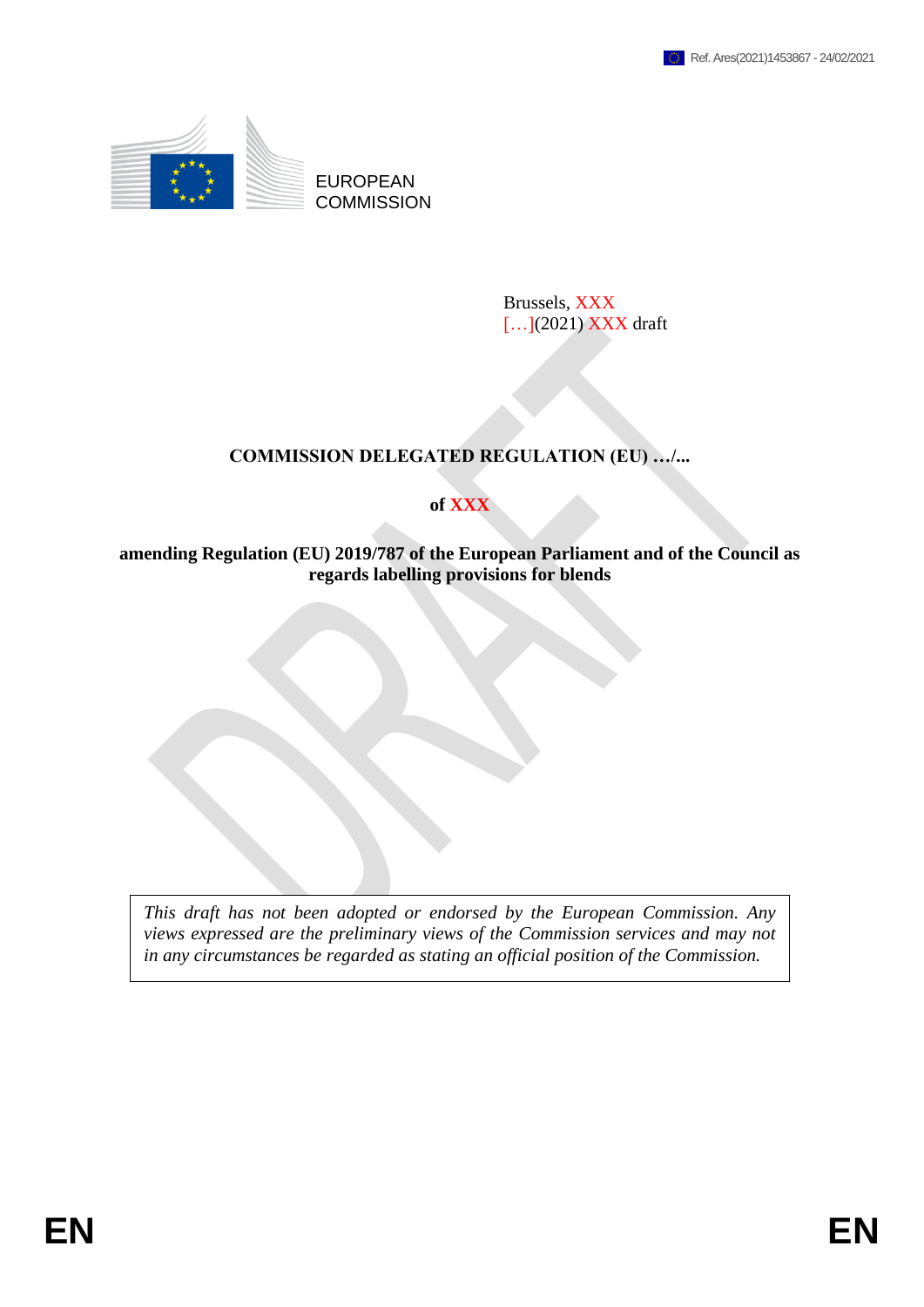# **EXPLANATORY MEMORANDUM**

# **1. CONTEXT OF THE DELEGATED ACT**

Regulation (EU) 2019/787 has extended the labelling provisions for mixtures resulting in spirit drinks not complying with the requirements of any spirit drink category to blends resulting from the combination of spirit drinks belonging to different GIs or of spirit drinks with a GI with spirit drinks without a GI.

However, that provision seems to require that those blends may not bear the name of the spirit drink category they belong to as their legal name. This is not in line with the provision that spirit drinks complying with the requirements of a category of spirit drinks shall use the name of that category as their legal name, given that the Spirit Drinks Regulation defines 'blends' as the combination of two or more spirit drinks of the same category that are distinguishable only by minor differences in composition and provides that they belong to the same category of spirit drinks as the original spirit drinks before blending.

For this reason, Regulation (EU) 2019/787 should be amended to clarify the specific labelling provisions applicable to the above-mentioned types of blends and, in particular, that they shall bear the name of the relevant spirit drink category as their legal name.

# **2. CONSULTATIONS PRIOR TO THE ADOPTION OF THE ACT**

Certain Member States and representatives of the industry have pointed out to the Commission that the above-mentioned wording of the new Spirit Drinks Regulation actually prohibits blends resulting from the combination of spirit drinks belonging to different geographical indications or from the combination of spirit drinks belonging to GIs with spirit drinks not belonging to any GI from bearing the name of the relevant spirit drink category as their legal name. This should be clarified to provide legal certainty and to allow legitimate consumers information.

Consultations involving experts from all the 27 Member States have been carried out as a preparation for and during the meetings of the Expert Group for the Common Organisation of Agricultural Markets – Spirit Drinks held (virtually) on 3 December 2020 and 9 February 2021. This consultation process led to a broad consensus on the draft delegated regulation.

# **3. LEGAL ELEMENTS OF THE DELEGATED ACT**

The delegated act is based on Article 50(3) of Regulation (EU) 2019/787 and concerns solely one provision that the Commission has been granted the empowerment to amend by virtue of that pararaph. It should be adopted by means of the procedure according to Article 46 of Regulation (EU) 2019/787.

Article 1: This Article divides Article 13(3) of Regulation (EU) 2019/787 into two paragraphs: one covering mixtures resulting in spirit drinks not complying with the requirements of any of the categories laid down in Annex I and one covering blends of spirit drinks including specific labelling provisions for blends resulting from the combination of spirit drinks belonging to different geographical indications or from the combination of spirit drinks belonging to GIs with spirit drinks not belonging to any GI in order to clarify that those may bear the name of the relevant spirit drink category as their legal name. It also amends Articles 3(3) and 10(7) of that Regulation, which refer to those specific labelling provisions.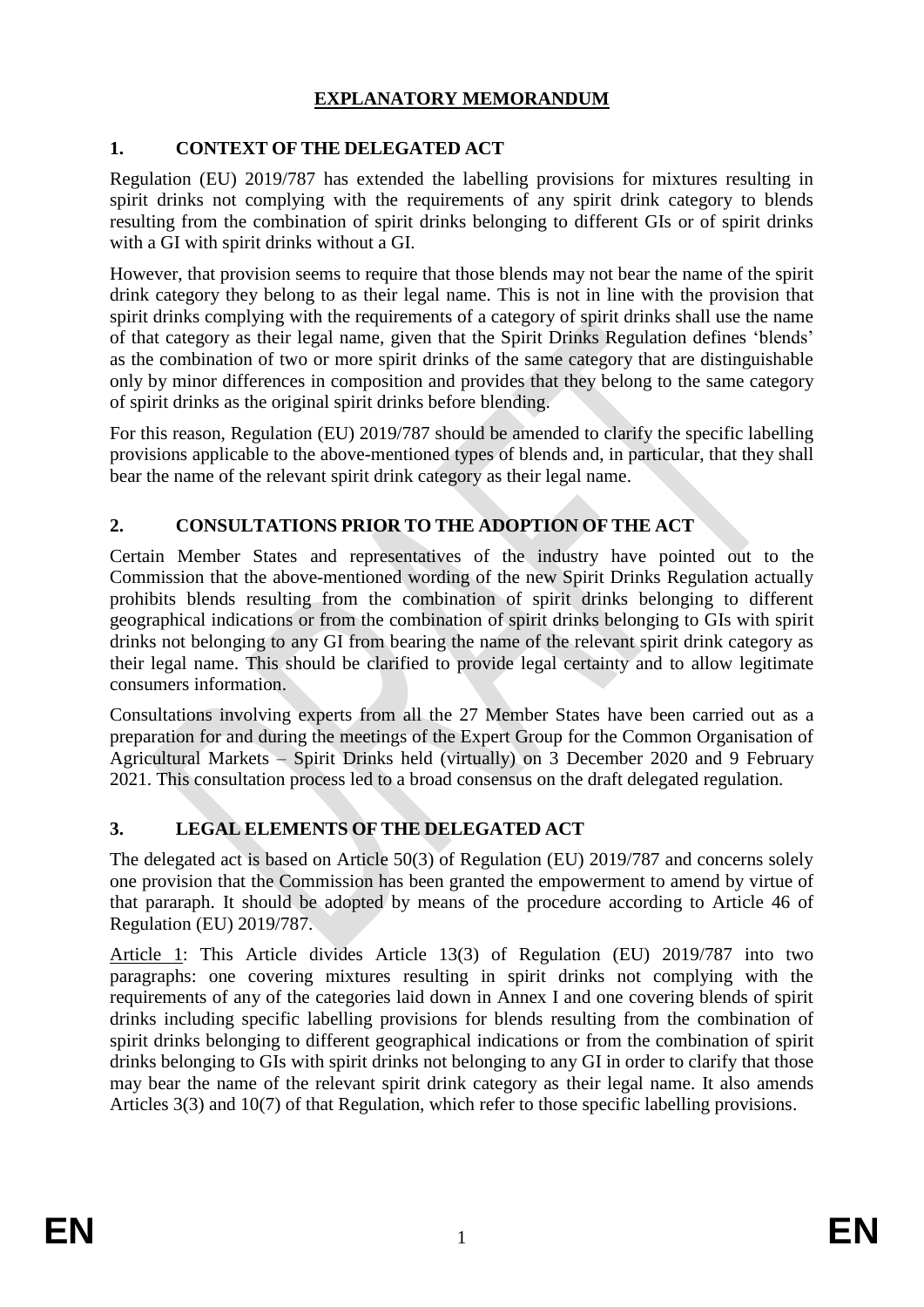Article 2: This Article provides for the simultaneous application of the amendment provided in Article 1 with the provisions it refers to (i.e. Articles 3(3) and 12 of Regulation (EU) 2019/787) which, by virtue of Article 51(1) of that Regulation, will apply from 25 May 2021.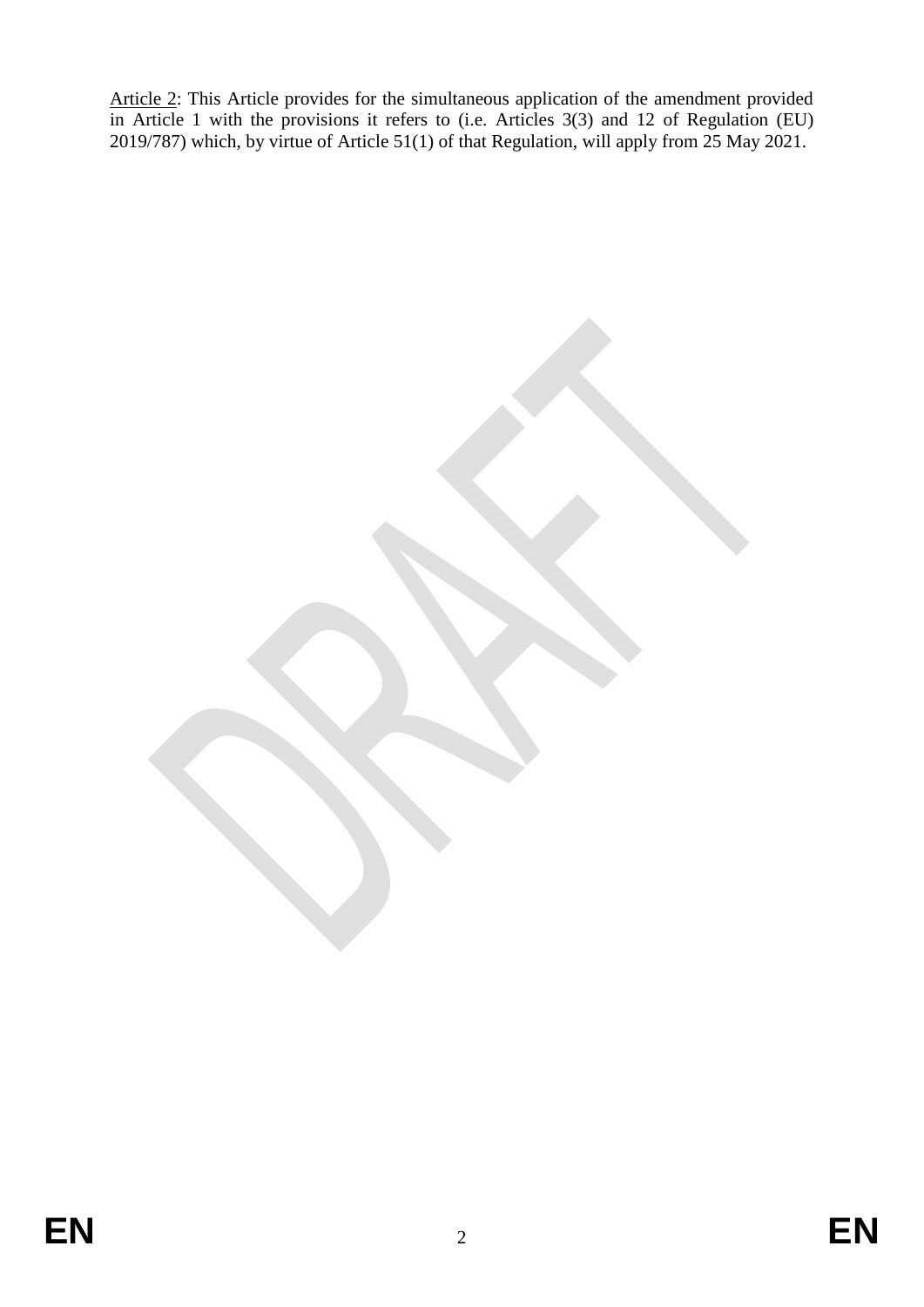### **COMMISSION DELEGATED REGULATION (EU) …/...**

### **of XXX**

#### **amending Regulation (EU) 2019/787 of the European Parliament and of the Council as regards labelling provisions for blends**

#### THE EUROPEAN COMMISSION,

Having regard to the Treaty on the Functioning of the European Union,

Having regard to Regulation (EU) 2019/787 of the European Parliament and of the Council of 17 April 2019 on the definition, description, presentation and labelling of spirit drinks, the use of the names of spirit drinks in the presentation and labelling of other foodstuffs, the protection of geographical indications for spirit drinks, the use of ethyl alcohol and distillates of agricultural origin in alcoholic beverages, and repealing Regulation (EC) No 110/2008<sup>1</sup>, and in particular Article 50(3) thereof,

Whereas:

- (1) Regulation (EU) 2019/787 has substantially reworded certain production and labelling provisions concerning spirit drinks and foodstuffs produced by using spirit drinks as ingredients.
- (2) In particular, Article 13(3) of Regulation (EU) 2019/787 extends the labelling provisions for mixtures resulting in spirit drinks not complying with the requirements of any spirit drink category to blends resulting from the combination of spirit drinks belonging to different geographical indications or from the combination of spirit drinks belonging to geographical indications with spirit drinks not belonging to any geographical indication.
- (3) Consequently, according to Article 13(3) of Regulation (EU) 2019/787, the legal names provided for in the categories of spirit drinks set out in Annex I to that Regulation or geographical indications for spirit drinks may be indicated only in a list of the alcoholic ingredients appearing in the same visual field as the legal name of the spirit drink. This implies that the spirit drink category to which belongs a blend covered by that provision may not be used as its legal name. The only exception provided for in that Article concerns blends made of spirit drinks belonging to the same geographical indication or blends of which none of the spirit drinks belongs to a geographical indication. For those blends, this implies that they may use the respective spirit drink category as legal name in their description, presentation and labelling.
- (4) However, according to the definitions provided for in Article 3(11) and (12) of Regulation (EU) 2019/787, blends are the combination of two or more spirit drinks of the same category that are distinguishable only by minor differences in composition. Therefore, the spirit drinks so produced belong necessarily to the same category of spirit drinks as the original spirit drinks before blending. Article 10(2) of that Regulation provides that spirit drinks complying with the requirements of a category of spirit drinks set out in Annex I to that Regulation are to use the name of that

 $\mathbf{1}$ OJ L 130, 17.5.2019, p. 1.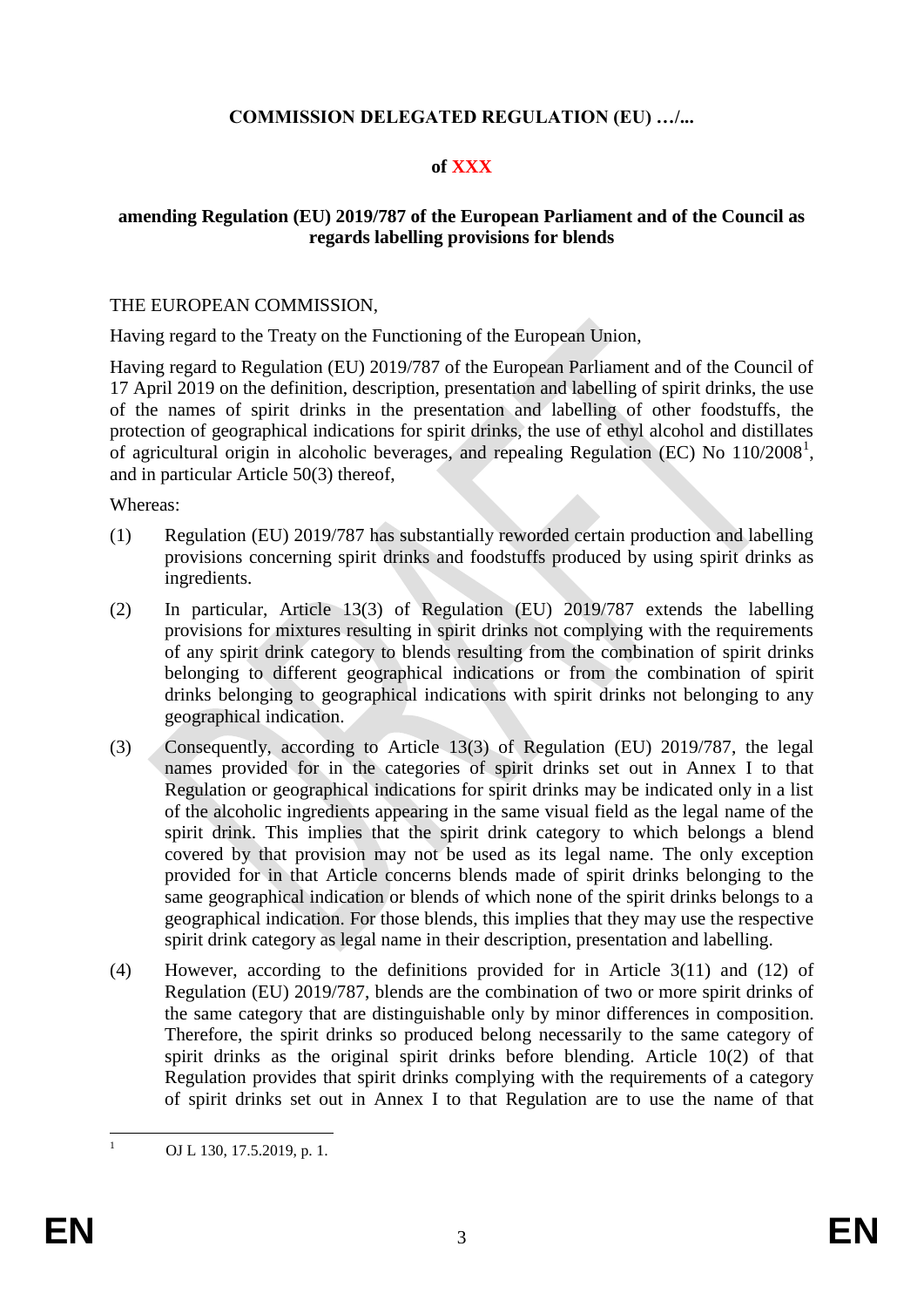category as their legal name. In line with that requirement, all blends and not only the ones exempted by the fourth subparagraph of Article 13(3) of that Regulation are to be allowed to use as legal name the name of the category to which they belong.

- (5) Therefore, in order to correct the inconsistency between the labelling obligations for blends resulting from Articles 10(2) and 13(3) of Regulation (EU) 2019/787 and ensure legal certainty for spirit drinks producers and legitimate information to consumers, it is appropriate to clarify the specific labelling provisions applicable to blends including blends resulting from the combination of spirit drinks belonging to different geographical indications or from the combination of spirit drinks belonging to geographical indications with spirit drinks not belonging to any geographical indication. It is also necessary to amend Articles 3(3) and 10(7) of that Regulation, which refer to those specific labelling provisions.
- (6) Regulation (EU) 2019/787 should therefore be amended accordingly.
- (7) In accordance with Article 51(3) of Regulation (EU) 2019/787, this Regulation should apply from 25 May 2021,

## HAS ADOPTED THIS REGULATION:

#### Article 1

Regulation (EU) 2019/787 is amended as follows:

(1) in Article 3, point 3 is replaced by the following:

'(3) 'allusion' means the direct or indirect reference to one or more legal names provided for in the categories of spirit drinks set out in Annex I or to one or more geographical indications for spirit drinks, other than a reference in a compound term or in a list of ingredients as referred to in Article 13(2) to (4), in the description, presentation or labelling of:

- (a) a foodstuff other than a spirit drink, or
- (b) a spirit drink that complies with the requirements of categories 33 to 40 of Annex I;';
- (2) in Article 10(7), the first subparagraph is replaced by the following:

'7. Without prejudice to Articles 11 and 12 and Article 13(2) to (4), the use of the legal names referred to in paragraph 2 of this Article or geographical indications in the description, presentation or labelling of any beverage not complying with the requirements of the relevant category set out in Annex I or of the relevant geographical indication shall be prohibited. That prohibition shall also apply where such legal names or geographical indications are used in conjunction with words or phrases such as 'like', 'type', 'style', 'made', 'flavour' or any other similar terms.';

- (3) Article 13 is amended as follows:
- (a) paragraph 3 is replaced by the following:

'3. In the case of a mixture, the legal names provided for in the categories of spirit drinks set out in Annex I or geographical indications for spirit drinks may be indicated only in a list of the alcoholic ingredients appearing in the same visual field as the legal name of the spirit drink.

In the case referred to in the first subparagraph, the list of alcoholic ingredients shall be accompanied by at least one of the terms referred to in point (e) of Article 10(6). Both the list of alcoholic ingredients and the accompanying term shall appear in the